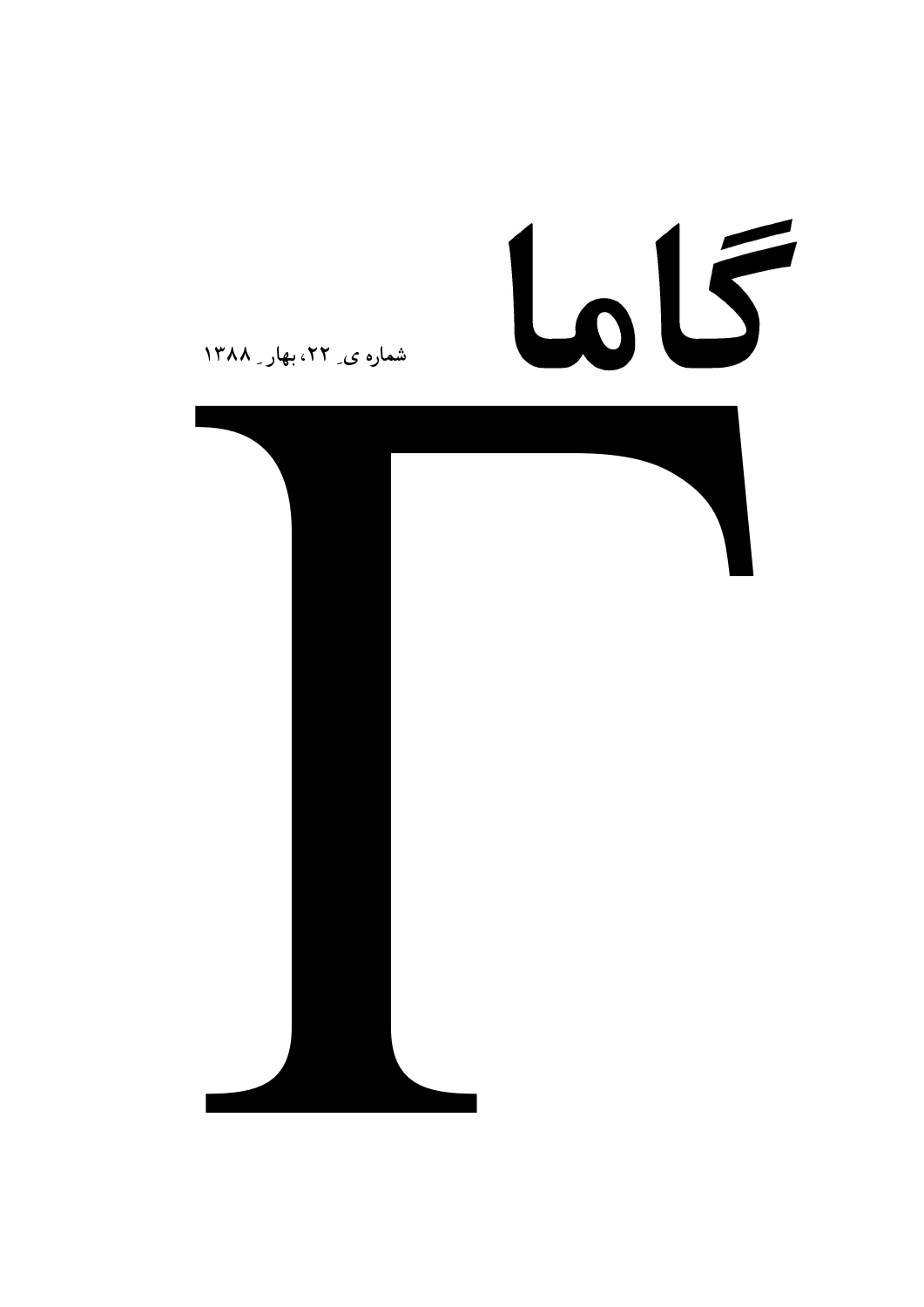www.gammajournal.ir

 $\overline{\mathsf{K}}$ 

**ISSN 1735.1286** 

## به نام خدا

**•** گاما فصل نامه ای است به زبان فارسی، در باره ی فیزیک. آن چه در گاما منتشر می شود بیش تر مقالهها ی ِ آموزشی، در زمینه ی ِ فرهنگ یا تاریخ ِ ِ فیزیک، یا در مورد ِ مسائل ِ فیزیک در ایران است، و قرار است جنبه ی ِ آموزشی و فرهنگی داشته باشد و برای دانشجویان ِ فیزیک یا دانش آموخته گان \_ فیزیک ، یا دستِکم بخش ی از آنها قابلاستفاده باشد. • مقالههای گاما نوعاً تألیفی اند. سعی بر این است که فقط مقالهها ی ِ کلاسیک ِ فیزیک، و نوشتهها ی ِ فیزیکپیشهها ی ِ بزرگ ترجمه شود. اگر می خواهید چیز ی را ترجمه کنید، لطفاً اول با هیئت \_ ویراستاران تماس بگیرید. • برا ی ِ تماس با گاما، و از جمله فرستادن ِ مقاله، لطفاً با یک ی از ویراستاران ِ گاما تماس بگیرید. • پذیرش ِ مقاله با هیئت ِ ویراستاران و بر اساس ِ روش ِ متداول ِ داوری توسّط ِ داور ِ ناشناس است. هیئت <sub>-</sub> ویراستاران یا مقاله را میپذیرد، یا رد میکند، امّا هرگز در نوشته ی ِ نویسنده دخل و تصرّف ی نمیکند. اگر به نظر ِ داور تغییر ی در مقاله لازم باشد، اعمال ِ این تغییر با خود ِ نویسنده(ها) است. • مقاله ی پذیرفته شده، پیش از چاپ، بر اساس به آخرین نسخه ای که نویسنده فرستاده حروفچینی می،شود و یس از تأیید <sub>-</sub> نویسنده است که چاپ می،ود. • © تمام ِ حقوق ِ مادّي و معنوي ي ِ آن چه در گاما منتشر ميشود متعلق است به گاما، مگر در موارد ی که صراحتاً مشخّص شده باشد.

ويراستاران: • امير \_ آقامحمّدي، دانش گاه \_ الزّهرا، تهران a\_aghamohammadi@yahoo.com • احمد ِ شریعتی (سردبیر)، دانشگاه ِ الزّهرا، تهران shariati@mailaps.org • عزیزاله ِ شفیعخانی، دانشگاه ِ الزّهرا، تهران ashafie@ipm.ir • امیرحسین ِ فتحاللهی، دانشگاه ِ الزّهرا، تهران ahfatol@gmail.com

شمارگان : ۱۰۰۰ نسخه  $^1$ تاريخ \_ انتشار ١٣٨٨/١٥/٢٥ قيمت ٥٥٥ تومان. <sup>1</sup> ليتوگرافي، چاپ، و صحافي: سازمان چاپ و انتشارات وزارت فرهنگ و ارشاد اسلامي.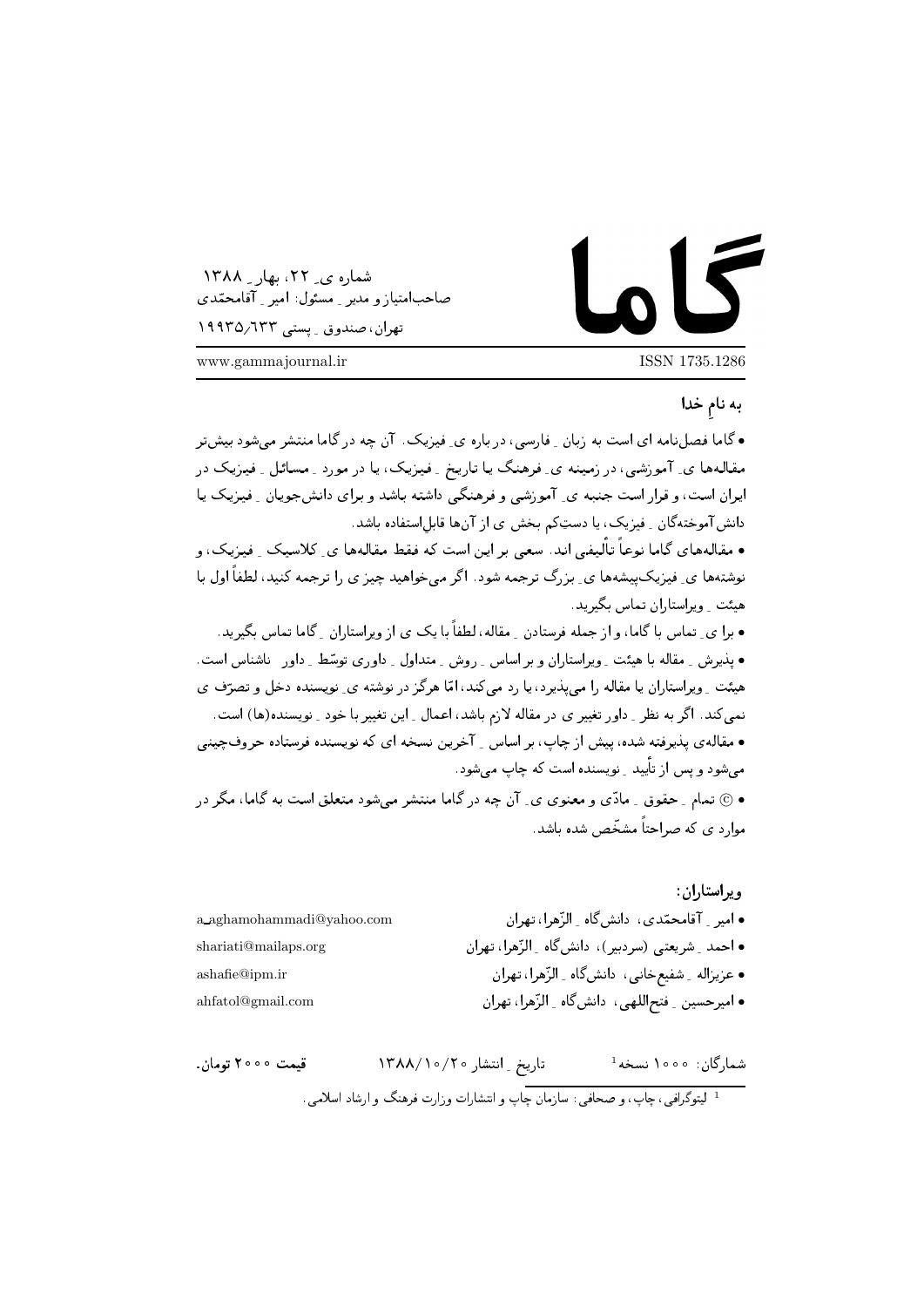www.gammajournal.ir and interventional interventional interventional interventional interventional intervention in  $\sim$  11735.1286

Gamma is a quarterly Persian magazine, devoted to educational and cultural articles in physics. Gamma is not a research journal.

Address: Gamma, P. O. Box 633, Tehran 19935, IRAN.

 $\odot$  2004 - 2009, Gamma, all rights reserved.

## **Editors**

• A. Aghamohammadi Prof. of Physics, Alzahra University, Tehran 19938-91167, Iran. a aghamohammadi@yahoo.com

• A. H. Fatollahi Asoc. Prof. of Physics, Alzahra University, Tehran 19938-91167, Iran. ahfatol@gmail.com

• A. Shafikhani Asoc. Prof. of Physics, Alzahra University, Tehran 19938-91167, Iran. ashafie@ipm.ir

• A. Shariati Asoc. Prof. of Physics, Alzahra University, Tehran 19938-91167, Iran. shariati@mailaps.org

اشتراک (چهار شماره) عادی ۱۰۰۰ تومان، دانشجویی ۲۰۰۰ تومان، م  $\sim$   $\sim$   $\sim$   $\sim$   $\sim$   $\sim$ ر سے اس میں اور اس کا اس کا اس کا اس کا ان کا اس کا اس کا اس کا اس کا اس کا اس کا اس کا اس کا اس کا اس کا اس ک -5\$ &-Q( A 0

برا ی ِ اشتراک ، پول ِ اشتراک را به حساب ِ سیبا، شماره ی 2001 3991 03 03 0 ، به نام ِ احمد شريعتي، (يا كارت 7783 1041 9911 6037) بريزيد. اصل ِ رسيد ِ بانك را پيش ِ خود نگه داريد، و J NHlk - (  ( C 5 V 5E - 2F""#4 Ve& - ;- 2 F) #\$ V ?- حة وارير شمه است. ١/ اسم و تشايع الي تا من التعريف الي مجلة الصف حلا اليسني (العلم بتويسية).